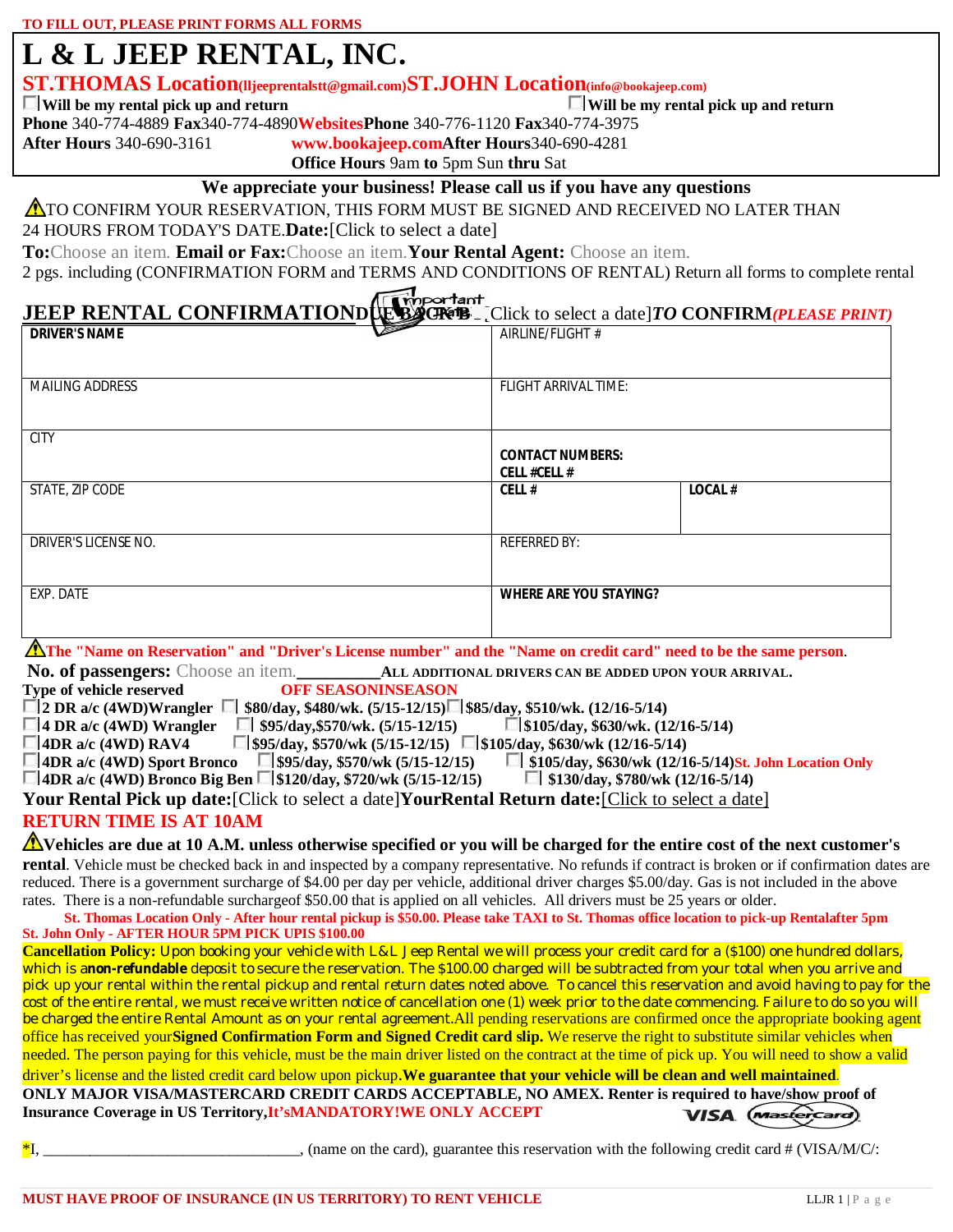| TO FILL OUT, PLEASE PRINT FORMS ALL FORMS                                                                                                         |                 |                      |                        |
|---------------------------------------------------------------------------------------------------------------------------------------------------|-----------------|----------------------|------------------------|
|                                                                                                                                                   | Exp.            | <b>Security Code</b> |                        |
| I authorize L & L Jeep Rental, Inc. to charge the above credit card a <b>Non-Refundablefee</b> of \$100.00 per vehicle to secure the reservation. |                 |                      |                        |
| <i><b>*Customer Signature</b></i>                                                                                                                 |                 |                      |                        |
| Thease REVIEW your confirmation form and READ the TERMS AND CONDITIONS OF RENTAL1-23 on page 2, agreed once signed                                |                 |                      |                        |
| Please call us if you are delayed! and after arriving at the Airport, please let us know. THANK YOU FOR CHOOSING US!                              |                 |                      |                        |
|                                                                                                                                                   |                 |                      |                        |
| <b>L&amp;L JEEP RENTAL, INC. RENTAL AGREEMENT</b>                                                                                                 |                 |                      |                        |
| <b>ST. THOMAS Location</b>                                                                                                                        |                 |                      | ST.                    |
| <b>JOHN Location</b>                                                                                                                              |                 |                      |                        |
| P.O. Box 11335, St. Thomas, VI 00801                                                                                                              |                 |                      | P.O.                   |
| Box 493, St. John, VI 00831                                                                                                                       |                 |                      |                        |
| Office Hours 9-5pm Sun-Sat Office 340-774-4889 Fax 340-774-4890                                                                                   |                 |                      | Office Hours           |
| 9-5pm Sun-Sat Office 340-776-1120  Fax 340-774-3975                                                                                               |                 |                      |                        |
| After Hours/Emergency: 340-690-3161 or 340-690-4281                                                                                               | <b>Websites</b> |                      | After Hours/Emergency: |
| 340-690-4281                                                                                                                                      |                 |                      |                        |
|                                                                                                                                                   |                 |                      |                        |

**Email: lljeeprentalstt@gmail.comwww.bookajeep.com Email: info@bookajeep.com**

### **TERMS AND CONDITIONS OF RENTAL**

1. If the rental agreement/reservation is cancelled before arrival, or the vehicle is returned early or confiscated, the renter is still responsible for the entire cost of the rental.

2. **RENTAL RETURN TIME IS AT 10AM ON YOUR RETURN DATE**. All vehicles returned after 10 AM on the due date will be charge \$25.00/HR. until 12 noon, and a full day, thereafter.

You must communicate to L&L Jeep Rental, Inc. ahead of request time to confirm availability to keep vehicle beyond the time or date listed on your contract, failure to do so, will

cost you the amount of the next customer's rental, If paying with creditcard for late return there will be an additional fee of \$5.00, cash is referred**. NO Exceptions**.

3. Vehicle Must be returned in the same condition it was received. Please be considerate: All Suntan Lotion must be applied outside and away from the interior/exterior of vehicle as

the chemicals discolour the interior of vehicles.Brush Off All ExcessiveSand and Removal All Wet Clothing before entering the vehicle. Excessive Sand, Wets Seat, Stains,Foul Odourwill be subject to charges starting at \$250.00 for the Interior and \$300.00 for the exterior.

4. **There is a \$50.00 non-refundable surcharge**.

5. All passengers in the front must wear seat belts at all times. Children under the age of 5 years old or 40 Lbs. must use child seat.

6. Return vehicle with the same amount of gas at the time of pickup or renter will be charges \$50.00 for refuelling plus the price of gas, ONLY 91- Octane and Higher

7. All vehicles must remain on the paved roads, "**Lameshur Bay and Horseback Trails Area is restricted**"**NO Off Roading.**

8. Keep your jeep closed and locked when unattended, L & L Jeep Rental is not responsible for lost, stolen items/property left in the vehicles.

9**. DO NOT REMOVE TOPS** - Keep your jeep tops on at all times, Tops are Pin down, removal of tops, **\$500.00 fine per day**, **NO EXCEPTIONS**

10. Vehicles is to be used only for transporting people,"**AbsolutelyNo hauling or Roof storage of any kind is restricted."**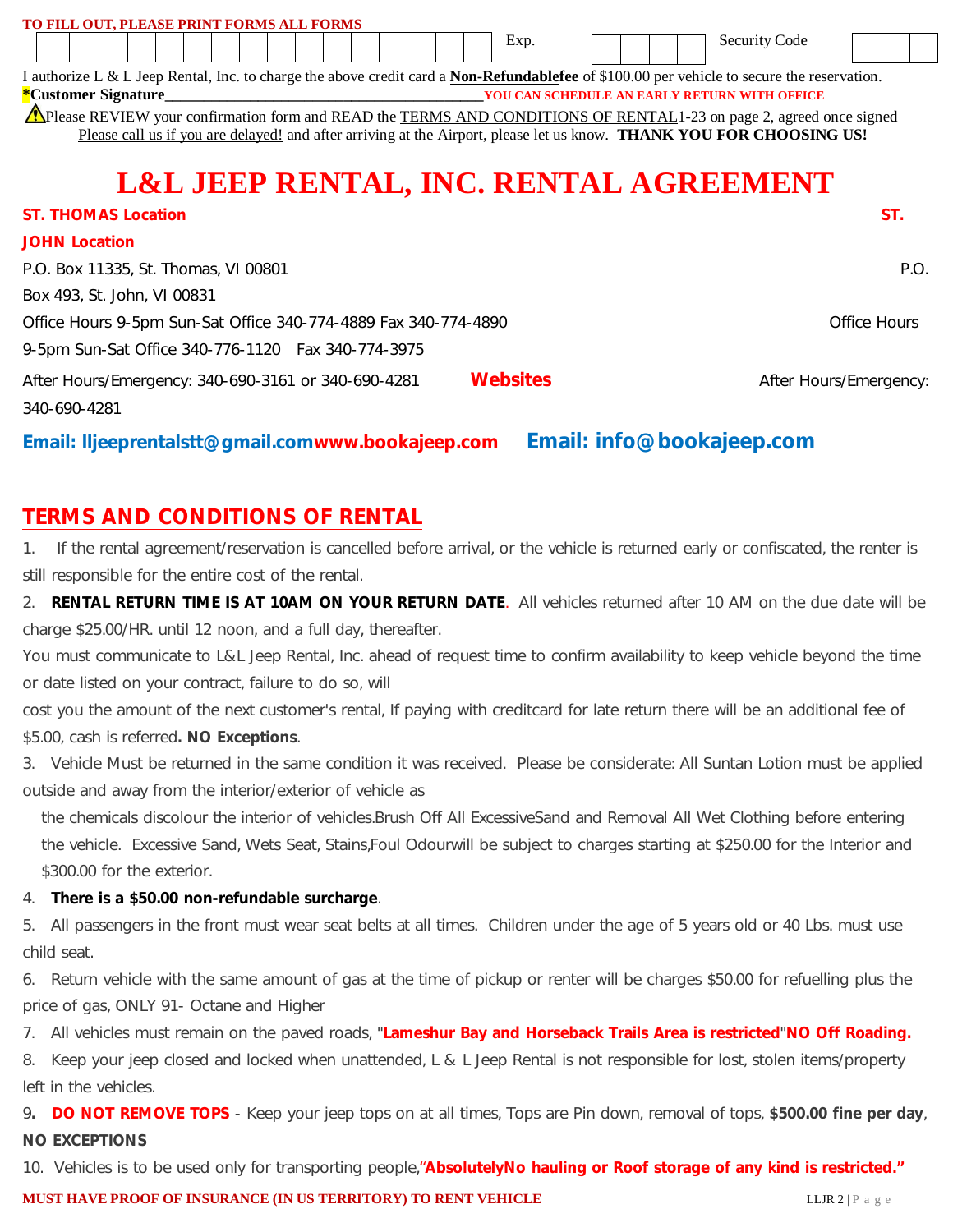#### **TO FILL OUT, PLEASE PRINT FORMS ALL FORMS**

11. **ST. JOHN RENTERS ONLY -**Vehicle is to remain on St. John. If vehicle is transferred off island, a \$1000.00 fine per day will

be charged and no roadside service will be

available. Renters who pick-up their vehicle from our St. Thomas location can bring vehicle over to St. John, vehicle must be returned at our St. Thomas location unless

special arrangement has been made in writing and approved an amount of \$350.00 is agreed to and is granted. **To delivery**

#### **2 ndkey due to lost is \$75-\$150.00 amount is**

#### **to be paid before delivery to you, ST. John Only**

12. No pets allowed in vehicles.Any signs of animals without being informed upon confirmation of rental or arrival of pickup, Renter is responsible to pay additional fee of \$200.00 for each Pet.

13. Traffic / Parking / Towing or other violations are to be paid by renter, if not paid by renter there will be a \$75/hour plus violation charge.

14. **Do not get KEYSWET or BENT**. Keys cost \$650.00 to Replace or Reprogram. **To delivery 2 ndKey due to lost \$150-**

#### **200.00, amount is to be paid before delivery to you**

#### **you, St. Thomas Only**

15. Renters assume liability for all tire damage other than normal flats. If tire requires replacement the renter is responsible for the cost of replacement.

16. **NO SMOKINGinside of vehicle, NO Exception,** If the rental return with any residue, Cigarette or Marijuana smell of smokeand or Vaporing smoke smell in the interior

you will be charged\$375.00,

17. In the event something happens to the vehicle L&L Jeep Rental reserve the right to upgrade or downgrade.

18. **The vehicle will be confiscated if terms and conditions are not adhered to,** the renter would still be responsible for any

fees associated with damages, refuelling, our traffic

violations that were not mentioned at the time of returned or confiscated.

#### 19. **IN THE EVENT OF AN ACCIDENT EMERGENCY # 911**

- 1. Call the police immediately.
- 2. Make a Police Report.
- 3. Call L&L Jeep Rental to report accident immediately. Take and Send Pictures of Damages of Rental Jeep email if any.
- 4. Submit an estimate to L&L Jeep Rental for repairs needed.

 5. Renter will pay for all charges up front for any repairs, before leaving the island and before the return date on the rental agreement.

#### 20. **COMPANY INSURANCE COVERAGE ...........................ALL DRIVERS MUST BE 25 YEARS OR OLDER...........................**

**21**.The US Virgin Islands Law does not allow us to sell Coverage of any sort. Upon signing rental agreement all renters have to have a physical copy of Insurance proof coverage in the (US Territory) be rental can be completed. Renter is responsible for starting a claim with their Primary Insurance once proof has received upon arrival. If not, All renters will be responsible to pay a deductible for all damages and repairs up to \$1,500.00 before leaving the islands, before the contract expires and before the return date on the rental agreement as long as they comply with the Terms and Condition (1-23) of Rental Agreement. **ONLY MAJOR CREDIT CARDS ACCEPTED VISA/MASTERCARD, NO AMEX, Renter is required to have/show proof of Insurance Coverage in US Territory and It's MANDATORY!**